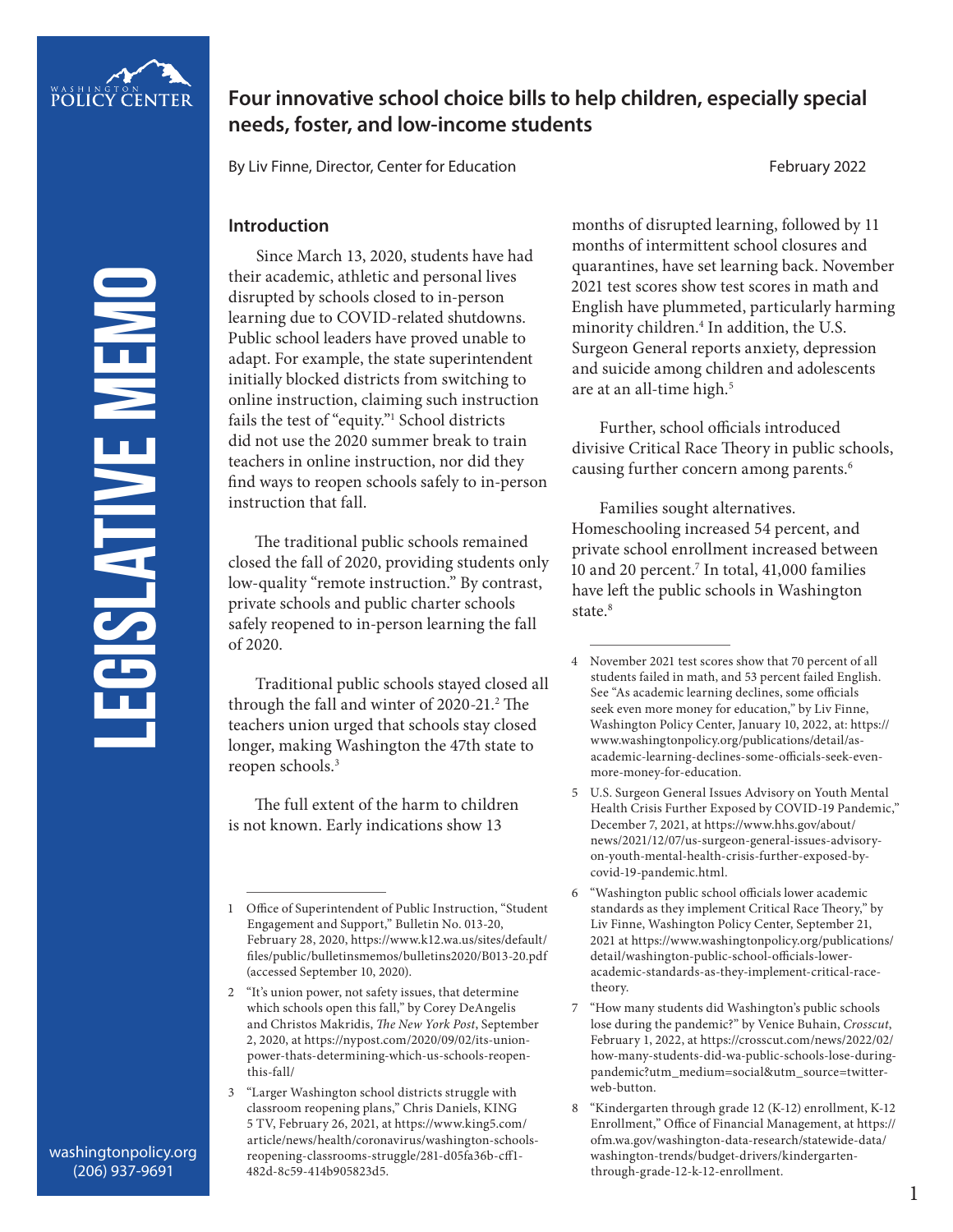A recent poll shows the public strongly favors school choice, with 71 percent of respondents supporting giving parents direct financial support to send their children to private school or homeschool. 9

In response, some lawmakers have introduced bills to expand learning choices in Washington state. This study provides an overview of four of these bills.

## **HB 1633, to provide \$10,000 scholarships to empower families**

HB 1633, was introduced by Representative Jim Walsh (R-Longview). It would create a family scholarship program.<sup>10</sup> The goal of the program is to empower families regardless of income level or zip code.

This program would serve 100,000 families on a first-come, first-serve basis. Each qualifying family would receive a scholarship of \$10,000 per child per year. These funds could be used for:

- A. Curricula and other materials necessary to provide home-based instruction;
- B. Tuition, fees, or both at a private school;
- C. Textbooks required by the private school;
- D. Tutoring and other services with a direct nexus to academics;
- E. Computer hardware or other technological devices;
- F. Tuition, fees, or both for a private online learning program;
- G. Fees for any examinations related to college or university admission;
- H. Costs for academic progress assessment required under RCW 28A.200.010."

The Student Achievement Council would administer this program.<sup>11</sup>

## **SB 5205, to provide families \$9,000 education vouchers**

SB 5205 was introduced by Senator Mark Schoesler (R-Ritzville) and would create a direct voucher program for students in the public schools.<sup>12</sup>

The purpose of the bill is to improve education by expanding the choices available to families:

"The legislature intends to improve the education of children by enabling parents to independently determine which school best meets their child's educational needs and empowering parents to be able to send their child to their school of choice. The legislature further intends to support parental school choice by making state-funded K-12 education vouchers a necessary component to fulfill the state's constitutional obligation under Article IX to amply fund a program of basic education."

This bill would provide a \$9,000 voucher, adjusted annually for inflation, to any family who wants one. The vouchers could be used at any certified school. The program would be

<sup>9</sup> "Poll results show strong WA voter support for school choice, sales tax cut, and repeal of the long-term care payroll tax," by Dave Boze, Washington Policy Center Press Release, February 10, 2022 at https://www. washingtonpolicy.org/publications/detail/poll-resultsshow-strong-wa-voter-support-for-school-choice-salestax-cut-and-repeal-of-the-long-term-care-payroll-tax.

<sup>10</sup> "An Act providing parents and their children with more choices for a quality K-12 education through the family empowerment scholarship program," Washington state legislature, December 13, 2021, by Representative James Walsh at https://lawfilesext.leg.wa.gov/ biennium/2021-22/Pdf/Bills/House%20Bills/1633. pdf?q=20220208161929. Co-sponsored by Jenny Graham (R-Medical Lake), Robert Sutherland (R-Sedro Woolley), Vicki Kraft (R-Vancouver), Cyndy Jacobsen (R-Puyallup), and Jesse Young (R-Gig Harbor).

<sup>11</sup> RCW 28B.77 et seq., Student Achievement Council, at https://app.leg.wa.gov/rcw/default.aspx?cite=28B.77.

<sup>12</sup> "Establishing a K-12 education voucher program," Washington state legislature, January 14, 2022, by Senator Mark Schoesler at https://app.leg.wa.gov/billsu mmary?BillNumber=5205&Initiative=false&Year=2021. Co-sponsors are John Braun (R-Centralia), Perry Dozier (R-Othello), Jeff Holy (R-Medical Lake), Jim McCune (R-Yelm), and Judy Warnick (R-Ellensburg).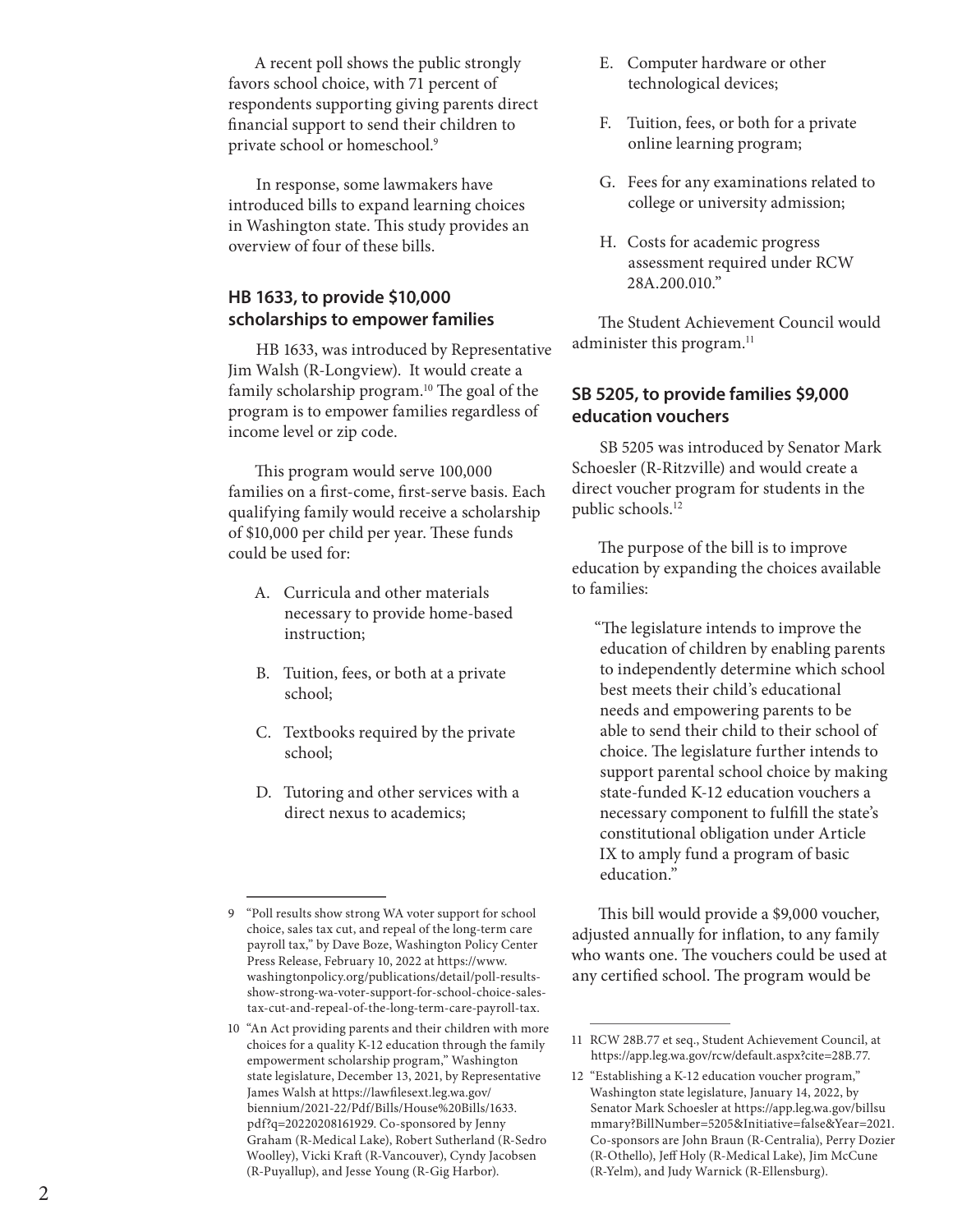administered by the Superintendent of Public Instruction.

### **HB 1215, to promote equity by giving families \$7,000 Education Scholarships**

HB 1215 was introduced by Representative Vicki Kraft (R-Vancouver) and would provide parents with Education Scholarships of \$7,000 per child per year.13 The bill is drafted to promote education equity:

"Parents with means can enroll their children in private schools, forego an income to provide home-based instruction, or move and enroll their children in better school districts. At the same time, there are many parents who do not have the means to choose the option that is best for their children. This increases inequity in the education system with the parents and children with the least means, but the most need, trapped in a failing school or a school that does not otherwise meet their needs."

Parents could use the funds to buy textbooks, pay for private tutoring, curricula, and tuition and fees at a private school.

HB 1215 would provide funding for 130,000 scholarships a year. Twenty-five percent of the funds would go to children in foster care, homeless children, children with special needs, and low-income children. Remaining scholarships would be geographically distributed across state, regardless of race, color, economic status, or sex. The program would be administered by the Student Achievement Council.

## **HB 1555, to allow families to choose the best school, aided by \$6,250 per child**

HB 1555 was introduced by Representative Rob Chase (R-Spokane Valley).<sup>14</sup> The bill would provide 50 percent of the state funding portion, or \$6,250 per student, to families to pay for homeschooling and or private school tuition.

The bill describes why many families are seeking more options:

"The legislature acknowledges that many parents desire to homeschool their children or wish to send them to a private school. Parents' reasons for preferring a venue of education other than public school are varied and may be motivated by religious or moral convictions. Despite the desire to choose an educational environment that best meets their children's needs, very few parents have the financial means to afford the substantial costs of homeschooling or private schooling. The legislature recognizes that if the state provided a program to alleviate some of these education costs, parents who prefer a different venue for their children's education would have new opportunities to choose homeschooling or private schooling."

The bill would save the state money while improving the quality of traditional schools:

"Furthermore, the legislature expects that providing such reimbursements will both save the state a significant amount of money and provide a measure of competition that will improve public schools."

This program would be administered by the state auditor.

<sup>13</sup> "Providing parents and their children with more choices for a quality K-12 education through the K-12 education scholarship program," Washington state legislature, January 15, 2021, by Representative Vicki Kraft at https://app.leg.wa.gov/billsummary?BillNumb er=1215&Initiative=false&Year=2021. Co-sponsors are Jesse Young (R-Gig Harbor), Bob McCaslin (R-Spokane Valley), Robert Sutherland (R-Sedro Woolley), James Walsh (R-Longview), Jenny Graham (R-Medical Lake), Joel McEntire (R-Longview), Rob Chase (R-Longview).

<sup>14</sup> HB 1555, Creating the education freedom program," Washington state legislature, March 12, 2021 and January 10, 2022 by Representative Rob Chase at https:// app.leg.wa.gov/billsummary?BillNumber=1555&Initiat ive=false&Year=2021. Co-sponsored by Representatives Bob McCaslin, Mark Klicker, and Robert Sutherland.